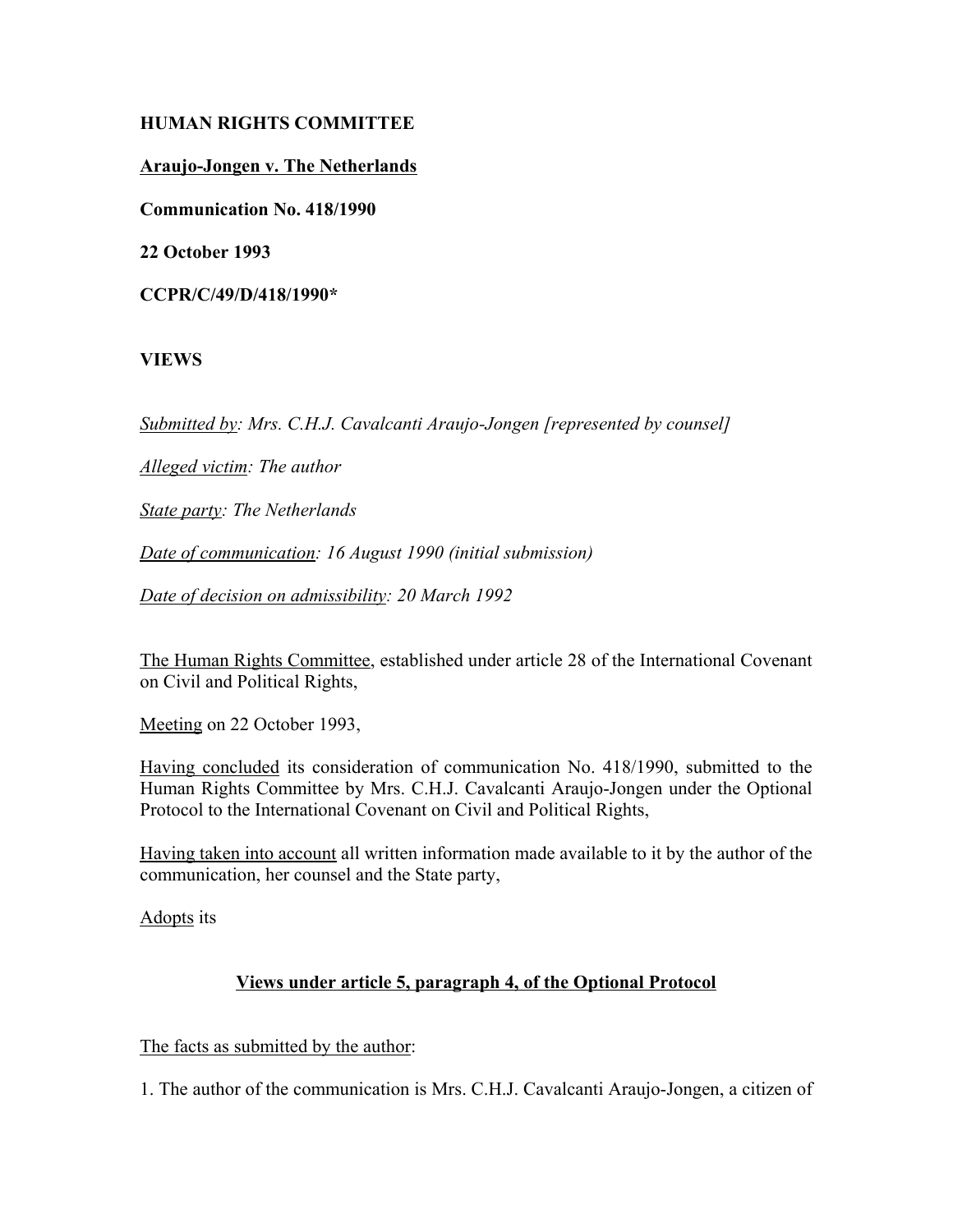the Netherlands, residing at Diemen, the Netherlands. She claims to be a victim of a violation by the Netherlands of article 26 of the International Covenant on Civil and Political Rights. She is represented by counsel.

2.1 The author was born in 1939, and is married to Mr. Cavalcanti Araujo. From September 1979 to January 1983, she was employed as a part-time secretary for 20 hours a week. As of 1 February 1983 she was unemployed. In virtue of the WW (Unemployment Act) she was granted unemployment benefits. In conformity with the provisions of the Act, the benefits were granted for the maximum period of six months (until 1 August 1983). The author subsequently found new employment, as of 24 April 1984.

2.2 Having received WW benefits for the maximum period, the author, as an unemployed person in 1983-84, contends that she was entitled to benefits under the then WWV (Unemployment Provision Act), for a maximum period of two years. These benefits amounted to 75 per cent of the last salary, whereas the WW benefits amounted to 80 per cent of the last salary.

2.3 The author, on 11 December 1986, applied for WWV benefits to the Municipality of Leusden, her then place of residence. Her application was rejected on 8 April 1987 on the grounds that, as a married woman who did not qualify as a breadwinner, she did not meet the requirements of the Act. The rejection was based on article 13, paragraph 1, subsection 1, WWV, which did not apply to married men.

2.4 On 2 July 1987, the Municipality confirmed its earlier decision. The author subsequently appealed to the Board of Appeal at Utrecht which, by decision of 22 February 1988, declared her appeal to be well-founded; the decision of 8 April 1987 was set aside.

2.5 The Municipality then appealed to the Central Board of Appeal which, by judgment of 10 May 1989, confirmed the Municipality's earlier decisions and set aside the Board of Appeal's decision. The author claims she has exhausted all available domestic remedies.

# The complaint:

3.1 In the author's opinion, the denial of WWV benefits amounts to discrimination within the meaning of article 26 of the Covenant. She refers to the Views of the Human Rights Committee regarding communications No. 172/1984 (Broeks v. the Netherlands) and No. 182/1984 (Zwaan-de Vries v. the Netherlands).

3.2 In its judgment of 10 May 1989, the Central Board of Appeal concedes, as in earlier judgments, that article 26 in conjunction with article 2 of the International Covenant on Civil and Political Rights applies also to the granting of social security benefits and similarentitlements. The Central Board further observed that the explicit exclusion of married women, unless they meet specific requirements that are not applicable to married men, implies direct discrimination on the ground of sex in relation to (marital) status. However, the Central Board held "that as far as the elimination of discrimination in the sphere of national social security legislation is concerned, in some situations there is room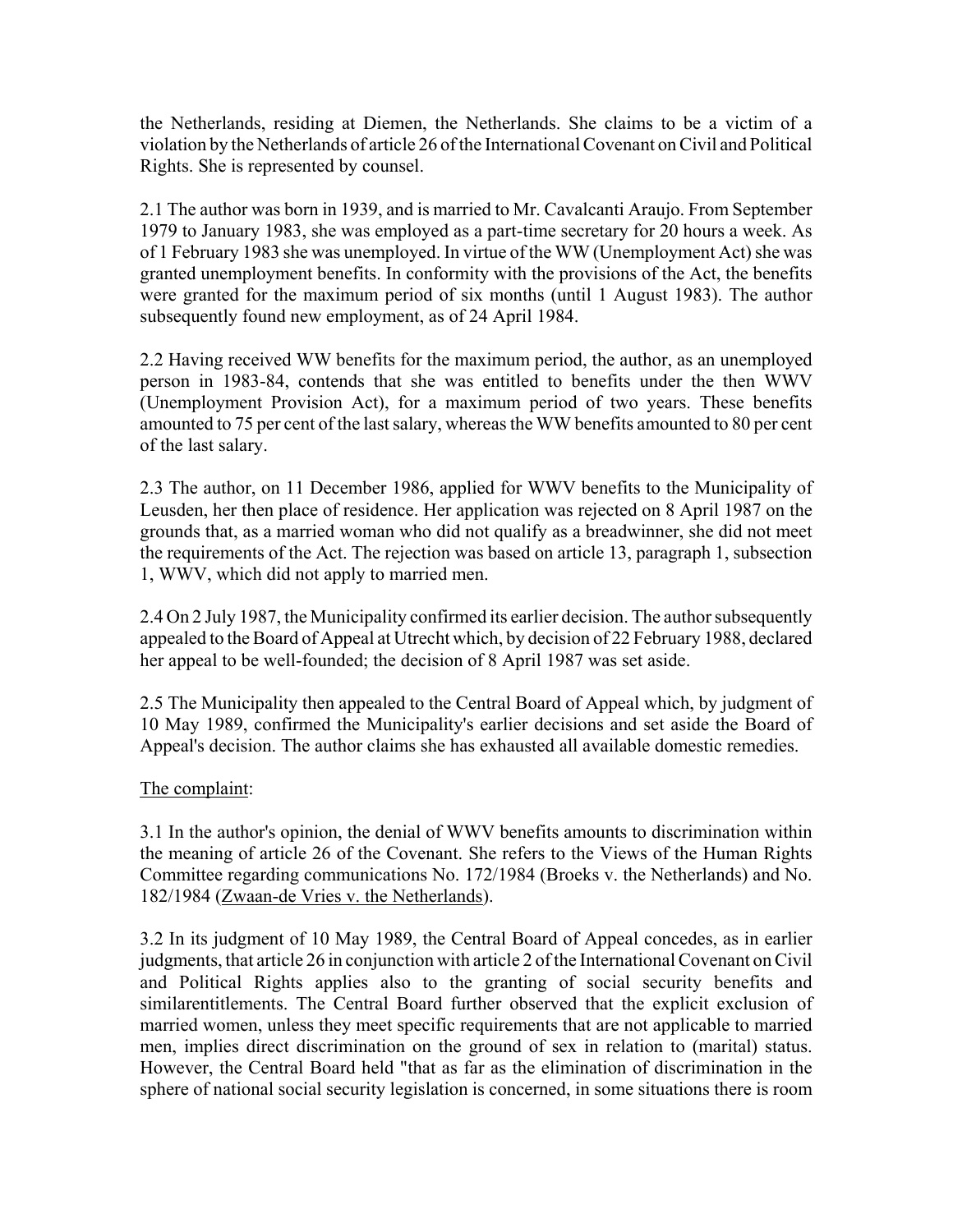for a gradual implementation with regard to the moment at which unequal treatment ... cannot be considered acceptable any longer, as well as in view of the question when in such a case the moment has come at which article 26 of the Covenant in relation to national legislation cannot be denied direct applicability any longer". The Central Board concluded in relation to the provision in the WWV that article 26 of the Covenant could not be denied direct applicability after 23 December 1984, the time-limit established by the Third Directive of the European Economic Community (EEC) regarding the elimination of discrimination between men and women within the Community.

3.3 The author notes that the Covenant entered into force for the Netherlands on 11 March 1979, and that, accordingly, article 26 was directly applicable as of that date. She contends that the date of 23 December 1984 was chosen arbitrarily, as there is no formal link between the Covenant and the Third EEC Directive. The Central Board had not, in earlier judgments, taken a consistent view with regard to the direct applicability of article 26. In a case relating to the General Disablement Act (AAW), for instance, the Central Board decided that article 26 could not be denied direct applicability after 1 January 1980.

3.4 The author submits that the Netherlands had, when ratifying the Covenant, accepted the direct applicability of its provisions, in accordance with articles 93 and 94 of the Constitution. Furthermore, even if a gradual elimination of discrimination were permissible under the Covenant, the transitional period of almost 13 years between the adoption of the Covenant in 1966 and its entry into force for the Netherlands in 1979, was sufficient to enable it to adapt its legislation accordingly.

3.5 The author claims she suffered damage as a result of the application of the discriminatory provisions in WWV, in that WWV benefits were refused to her for the period of 1 August 1983 to 24 April 1984. She contends that these benefits should be granted to women equally as to men as of 11 March 1979 (the date the Covenant entered into force for the Netherlands), in her case as of 1 August 1983, notwithstanding measures adopted by the Government to grant married women WWV benefits equally after 23 December 1984.

# The Committee's admissibility decision:

4.1 During its 44th session, the Committee considered the admissibility of the communication. It noted that the State party, by submission of 11 December 1990, raised no objections against admissibility and conceded that the author had exhausted available domestic remedies.

4.2 On 20 March 1992, the Committee declared the communication admissible inasmuch as it might raise issues under article 26 of the Covenant.

# State party's submission on the merits and author's comments:

5.1 By submission of 8 December 1992, the State party argues that the author's communication is unsubstantiated, since the facts of the case do not reveal a violation of article 26 of the Covenant.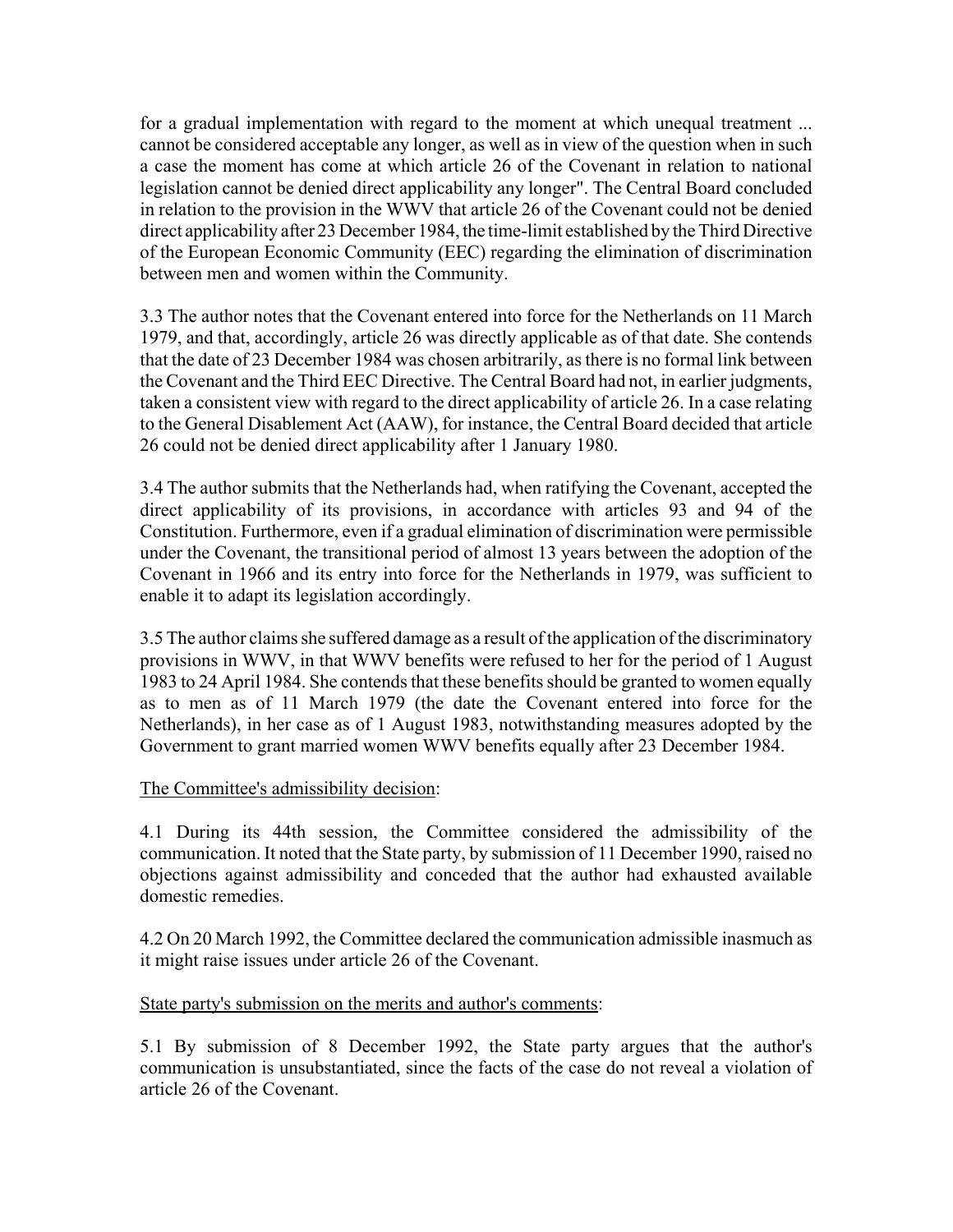5.2 The State party submits that article 13, paragraph 1, subsection 1, WWV, on which the rejection of the unemployment benefit of the author was based, was abrogated by law of 24 April 1985. In this law, however, it was laid down that the law which was in force to that date-including the controversial article 13, paragraph 1, subsection 1 - remained applicable in respect of married women who had become unemployed before 23 December 1984. As these transitionary provisions were much criticized, they were abolished by Act of 6 June 1991. As a result, women who had been ineligible in the past to claim WWV benefits because of the breadwinner criterion, can claim these benefits retroactively, provided they satisfy the other requirements of the Act. One of the other requirements is that the applicant be unemployed on the date of application.

5.3 The State party therefore contends that, if the author had been unemployed on the date of application for the WWV benefit, she would be eligible to retroactive benefits on the basis of her unemployed status as from 1 February 1983. However, since the author had found other employment as of April 1984, she could not claim retroactive benefits under the WWV. The State party emphasizes that since the amendment of the law on 6 June 1991 the obstacle to the author's eligibility for a benefit is not the breadwinner criterion, but her failure to satisfy the other requirements under the law that apply to all, men and women alike.

5.4 The State party submits that, by amending the law in this respect, it has complied with the principle of equality before the law as laid down in article 26 of the Covenant.

5.5 Moreover, the State party reiterates the observations it made in connection with communications Nos.  $172/1984<sup>-1</sup>$  and  $182/1984<sup>-2</sup>$ . It emphasizes that the intent of the breadwinner criterion in the WWV was not to discriminate between married men and married women, but rather to reflect a fact of life, namely that men generally were breadwinners whereas women were not. The State party argues therefore that the law did not violate article 26 of the Covenant, since objective and reasonable grounds existed at the time to justify the differentiation in treatment between married men and married women.

5.6 Furthermore, the State party argues that the implementation of equal rights in national legislation depends on the nature of the subject matter to which the principle of equality must be applied. The State party contends that, in the field of social security, differentiation is necessary to bring about social justice. The incorporation of the breadwinner criterion in the WWV should be seen in this light, as its object was to limit the eligibility of the benefit to thosewho were breadwinners. In this context, the State party refers to the individual opinion  $3$  appended to the Committee's Views in communication No. 395/1990 $4$ , which states that "article 26 of the Covenant should not be interpreted as requiring absolute equality or non-discrimination in [the field of social security] at all times; instead it should be seen as a general undertaking on the part of States parties to the Covenant to regularly review their legislation in order to ensure that it corresponds to the changing needs of society".

5.7 In this connection, the State party submits that it regularly adjusts its social security legislation to accommodate shifts in the prevailing social climate and/or structure, as it has done in the WWV. The State party concludes that by amending the WWV in 1991, it has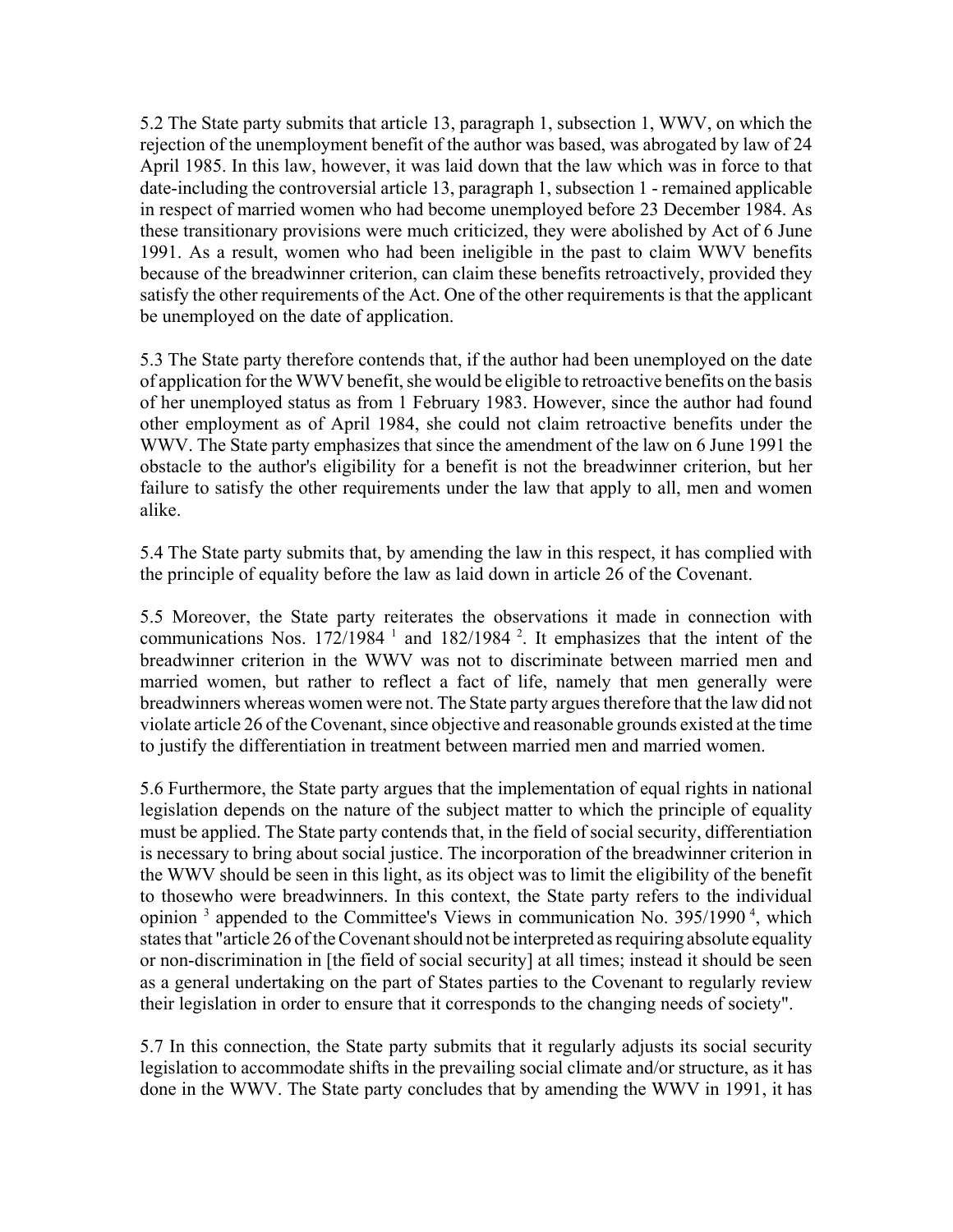complied with its obligations under article 26 and article 2, paragraphs 1 and 2, of the Covenant.

6.1 By submission of 8 March 1993, counsel stresses that the central issue in the communication is whether article 26 of the Covenant had acquired direct effect before 23 December 1984, more specifically on 1 August 1983. She argues that the explicit exclusion of married women from benefits under the WWV constituted a discrimination on the grounds of sex in relation to marital status. Counsel argues that, even if objective and reasonable grounds existed to justify the differentiation in treatment between married men and married women at the time of the enactment of the provision, conditions in society no longer supported such differentiation in August 1983.

6.2 Counsel submits that, under the amended law, it is still not possible for the author, who has found new employment, to claim the benefits she was denied before. In this connection, she points out that the author failed to apply for a benefit during the period of her unemployment because the law at that time did not grant her any right to a benefit under the WWV. The author applied for a benefit after the breadwinner-requirement for women was dropped as from 23 December 1984, but had by then found new employment. She therefore argues that the discriminatory effect of the said provision of WWV is not abolished for her, but still continues.

6.3 Counsel refers to the Committee's Views in communications Nos. 172/1984 5 and 182/1984 6 and argues that, even if a transitional period is acceptable to bring the law in compliance with the Covenant, the length of that period, from the entry into force of the Covenant (11 March 1979) to the amendment of the law (6 June 1991), is unreasonable. Counsel therefore maintains that article 26 of the Covenant has been violated in the author's case by the refusal of the State party to grant her a WWV benefit for the period of her unemployment, from 1 August 1983 to 24 April 1984.

#### Examination of the merits:

7.1 The Human Rights Committee has considered the present communication in the light of all the information made available to it by the parties, as provided in article 5, paragraph 1, of the Optional Protocol.

7.2 The questions before the Committee are whether the author is a victim of a violation of article 26 of the Covenant (a) because the state and application of the law in August 1983 did not entitle her to benefits under the WWV, and (b) because the present application of the amended law does still not entitle her to benefits for the period of her unemployment from 1 August 1983 to 24 April 1984. In this connection, the author has also requested the Committee to find that the Covenant acquired direct effect in the Netherlands as from 11 March 1979, or in any event as from 1 August 1983.

7.3 The Committee recalls its earlier jurisprudence and observes that, although a State is not required under the Covenant to adopt social security legislation, if it does, such legislation must comply with article 26 of the Covenant.